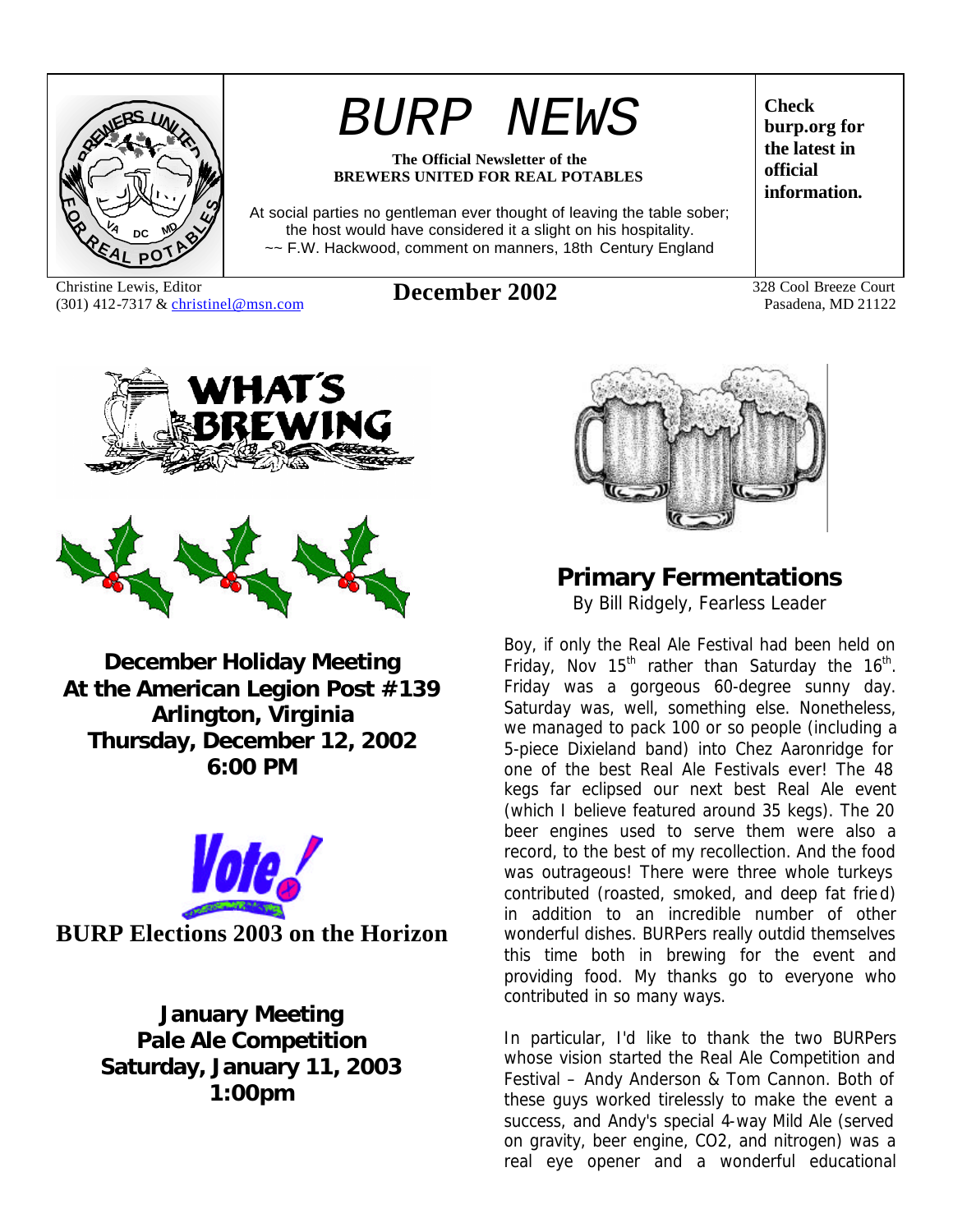experience. Thanks also go to all of the judges and stewards who worked at the competition Friday evening and also to Alison Skeel, who performed yeoman service once again as "Chief Glass Washer" for the event. Finally, special thanks to everyone who brewed a real ale for the event as well as everyone who contributed a beer engine. It never would have happened (or been a rousing success) without you.

The last major event of the BURP calendar year will be held on Thursday, Dec 12. The Holiday Banquet is another of my favorite events because it's a showcase for BURP culinary skills. As always, we ask that you use beer in your dish if at all possible. Also, please bring those special holiday brews to this event. It's always fun sampling those winter warmers and spiced ales. Once again, I'll be recognizing those who contributed to the success of the club over the course of the year.

Especially important at the Holiday Banquet will be nominations for 2003 club officers. As always, I encourage you to make a contribution to the club's continued success by running for office. BURP has been one of the best clubs in the country for many years because we've had great people working hard to put outstanding programs and events together. Please help us to continue that reputation for excellence.

I look forward to seeing you all in Arlington on the 12<sup>th</sup>. Cheers!

#### **Real Ale Festival VI Results**

1<sup>st</sup> Place Rick Garvin & Christine Lewis – Special Bitter 2<sup>nd</sup> Place Bob & Betsy Kepler – Special Bitter 3<sup>rd</sup> Place *Jason Russ – Stout* **Cellarman's** Wendy Aaronson & Bill Ridgely - **Choice** Porter

### **Join Your Fellow BURPers for the Annual Potluck Holiday Banquet Thursday, December 12**

The December BURP meeting will be our Annual Potluck Holiday Banquet. This fabulous feast will be held at American Legion Post #139 in Clarendon, VA on Thursday, December 12. Doors will open at 5:00 PM for those who wish to help set up and decorate. Festivities will begin at 6:00 PM, and we ask that everyone be out of the facility by 10:00 PM.

As always, volunteers are needed to help with decorating and setup. If you would like to assist, please contact one of the Holiday Banquet Coordinators shown below:

Betsy Kepler – 703-218-3776 (e-mail bkepler@congressionalfcu.org)

Alison Skeel – 301-942-3622 (e-mail skeel@burp.org)

As with previous banquets, everyone should plan to bring a dish of their choice. If you are not sure what to bring, please feel free to contact one of the above for suggestions. In past years, there have been a wide variety of appetizers, soups, salads, main courses, and desserts. We hope this tradition carries on. It has also been a longstanding tradition to use beer in dishes, if at all possible, so be creative. Try to provide enough food for at least 6- 8 people.

**Special Note**: We will not have access to the kitchen this year, so no cooking facilities will be available. All dishes must be prepared ahead of time or at the serving table. A microwave will be available for reheating, and electrical outlets and power strips will be available for crockpots and other heating devices as needed.

In addition to great food, the holiday banquet is always a showplace for homebrewed holiday beers, so please bring your best efforts to share around. Festivities will include recognition for all those who helped the club in so many ways over the course of the year. Nominations for 2003 BURP officers will also be accepted. Please consider becoming more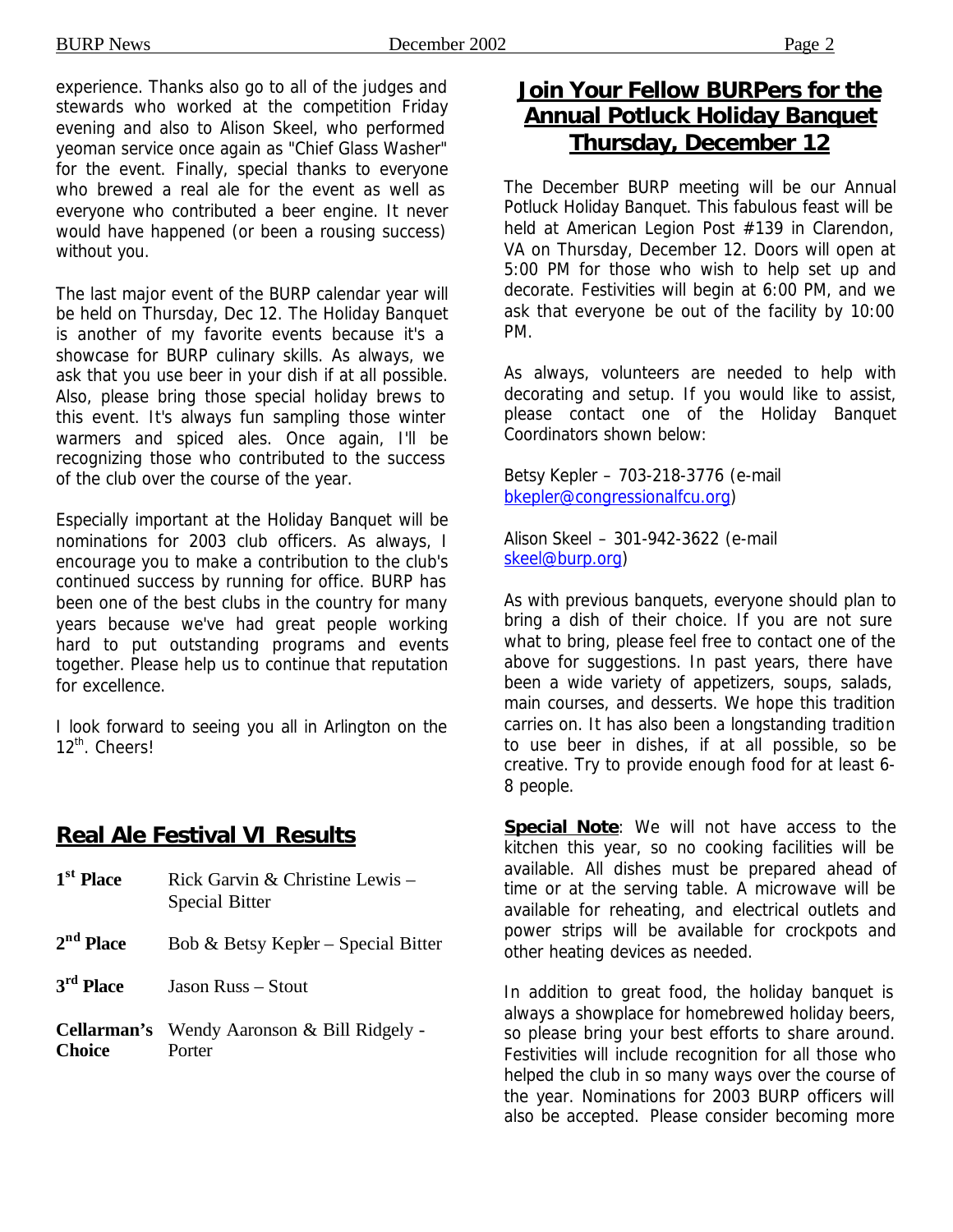active in your club by running for an officer position the coming year.

The holiday banquet is always one of BURP's premier events and an opportunity for you to show off both your cooking and brewing skills. Don't miss the fun. Join your fellow BURPers for a great time and a feast to remember!



**Culture Coach** *By Steve Marler and Robert Stevens, Co-Ministers of Culture*

Our term as Minister of Culture is coming to an end and we have much to be thankful for. During the past year, we have been able to try some new ideas. Some worked out well. Others were not as successful. We also had the pleasure of working with some great people.

Last January when we tried to develop the competition schedule, we ended up in a longwinded conversation about the purpose of the BURP monthly competitions. Are the competitions for providing feedback to brewers about their entries, giving judges the opportunities to hone their judging skills or deciding the best beer? In the end we tried to establish a system serve the BURP members in a multi-facetted manner. We would like to thank Bill Ridgley and Andy Anderson in helping us sort thru our various options. Hopefully everyone has enjoyed the choices we made.

After establishing the monthly competitions, we started organizing this year's Spirit of Free Beer. Fortunately there were a large number of people who were willing to generously give their time and energy. Although we have tried to acknowledge the individuals who made this year's SoFB so successful in previous articles, we want again to express our appreciation to everyone. There were a number of interesting stories connected with this years SoFB but none as interesting as Keith Chamberlain brewing the First and Second the Best of Show beers. They were great beers.

It was an interesting competition for Brewer of the Year. Keith Chamberlain had a large lead due to his SOFB wins. Like last year, Andy Anderson came on strong after the SoFB. Andy and Keith Chamberlain were tried going into the Real Ale competition. Both of them had winning beers in the real ale competition in previous years so it was a real toss up. There were so many great beers at the Real Ale contest that neither of them was able to win a ribbon. Since the Brewer of the Year contest ended in a tie, Keith and Andy are the 2002 Co BURP Brewer of the Years. The Freshman Brewer of the Year was a close competition all year. Mel Thompson ended up edging out Christian Parker and Mark Hogenmiller. Our congratulations to all the winners.

Now that the competitions have been completed it is time for some fun. The last several years during the Christmas party a popular vote has been held for the favorite Christmas beer. In order to maintain this tradition, anyone can enter a beer in any style. The beer that receives the most votes will win. Everyone present is encouraged to vote once.

Since the next Minster of Culture will not take office until January, we will organize the January Pale Ale contest. Although the new Minister of Culture will new the final the schedule, it appear the first three months will be:

January: Pale Ales (BJCP Cat. 6A, 6B,and 4C) February: There will be no club only contest due to the MCAB contest and events March: Stouts (all BJCP 16 categories)

We want to wish you Happy Holiday and Great New Year.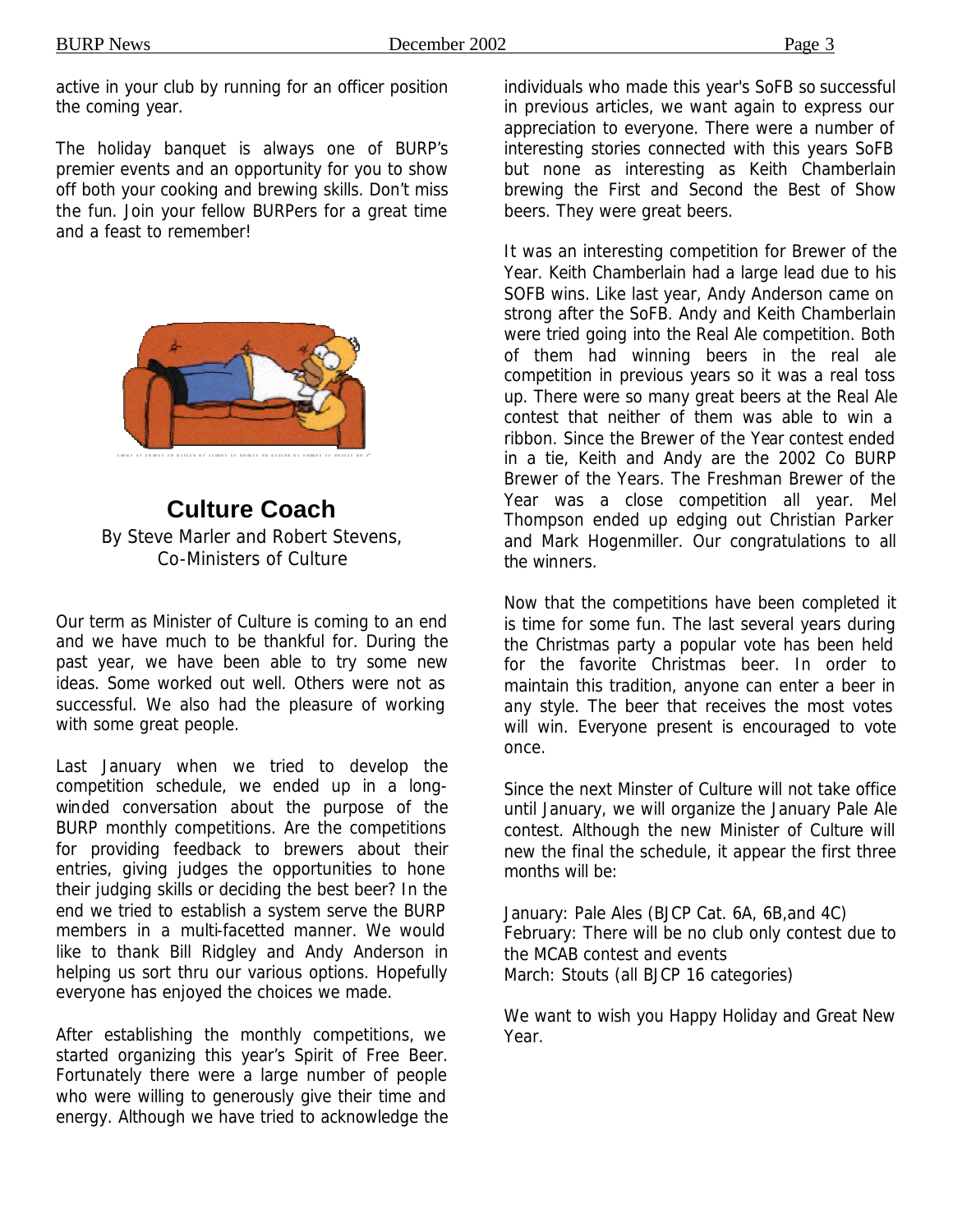## **Bedford Special Bitter**

*By Rick Garvin and Christine Lewis*

When we set out to make the beer that went on to win best of show at the Real Ale Competition the idea was to avoid the mistakes that had hurt us in previous years:

- **Sanitation**
- Proper yeast selection
- Matching the yeast with the right recipe

One of the worst beers ever tasted at a RAC was Rick's first entry, a beer that received a score of 13. Imagine a beer that tasted pretty good on kegging developing a raging lactobacillus infection. The next beer tasted fine, but used the Wyeast Chico Ale yeast strain used by a large number of brewers for very reliable ale production. In a cask conditioned ale it comes across as cloudy, if not chunky.

The next beer was a Mild that turned out quite tasty and brilliantly clear. The gravity was a too high at 1.038, but we could not bring ourselves to throw enough wort away to hit the target OG of 1.034. A bigger problem was the yeast selection. The White Labs Bedford ale yeast is an awesome yeast that flocculates aggressively. It ferments to terminal gravity in three days at 65F with light ester production. The joke in our house is that the flocculation process is so aggressive that you can hear it from another room. "Pop, boom. What was that? Oh, Daddy, your beer is ready!" The problem with this yeast in a Mild is that it has a lot of mineral, and even wood, accentuating fermentation character. Imagine a minerally Mild – orthogonal goals. At least the stewards drank a lot and it made it to the BOS table, for a very short while.

This year we took that wonderful Bedford yeast and asked how we could make the beer that would best show off the complex yeast character. Tom Cannon and Andy Anderson mentioned that Bombadier Ale was rumored to be made with this yeast. This is a beer with a crisp mineral backbone, assertive hops, and malt backing things up. Bedford Special Bitter is our homage to the White Labs Bedford yeast.

What would we change in this beer? Steve Marler judged this beer at the first round and the best of show table. He thought the beer had a lingering sweetness. This may because of two reasons – priming sugar and Vienna malt. The beer was kegged three weeks after brewing and was extremely bright in the fermenter. We had to stir the sediment to get any yeast into the keg with the 1/3-cup corn sugar we used for priming. It seemed that most of this corn sugar was not fermented at judging. We would probably try kegging immediately following fermentation with a minimum of priming. The Vienna malt was used to add grain complexity without adding color. We would probably back off the Vienna 25% to create less sweet malt character.

Recipe for 13 gallons

OG: 1.043 FG: 1.009 Color: 6-8 SRM IBU: 36 (goal)

Ingredients:

21 lbs Crisp Maris Otter Pale Ale Malt 2 lbs Weyermann Vienna Malt 1 lb Weyermann CaraMunich I 2 lbs rice hulls 2 oz Hop Union Horizon hop pellets – 11% AA, 60 minutes 1 oz US Tettnanger pellets – 5.3% AA, 10 minutes 1 oz Styrian Goldings pellets – 4%, 10 minutes 1 ½ Tbsp Gypsum in boil 2 tsp rehydrated Irish moss – 15 minutes 1 tsp rehydrated Wyeast yeast nutrient – 15 minutes 1 quart White Labs Bedford ale yeast starter – OG

1.045

Process:

1 hour mash at 150F with 26 quarts water. Mashout to 168F adding 14 quarts boiling water and heat.

Sparge to collect 14 gallons at 5 SG points below goal – 1.038

Boil for 30 minutes before adding first hop addition. Chill to 70F using a counterflow wort chiller.

Pitch yeast starter and ferment at 65F ambient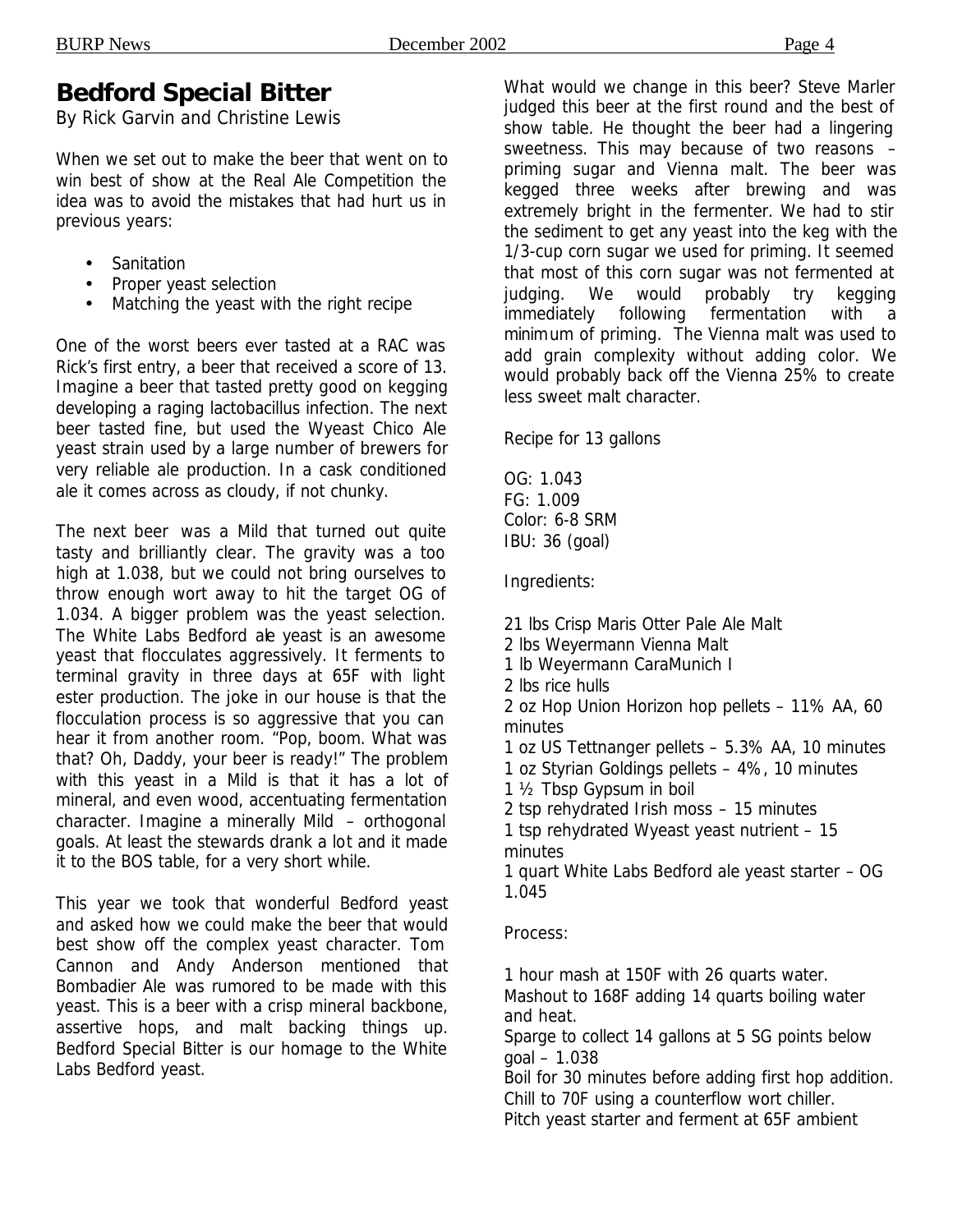Details: Filter water through charcoal filter. Underlet mash tun with 150F brewing water to bottom of screen. Add 2 lbs rice hulls. Then add malt and 165F brewing water in three lots. Let mash rest for one hour at 150F. Add boiling water and heat to achieve 168F. Proceed with sparge.

Notes: Prior to start of boil, wort was discarded and replaced with treated brewing water to achieve a boil starting gravity of 1.038 to reach 1.043 OG. We did not use any finings in this beer. For us, finings introduce problems that are better solved with great yeast. Bob and Betsy Kepler used finings with the same yeast and came in second BOS. The deciding factor was clarity; our beer was hazier but theirs had some tiny floating isinglasss flecks. If the beers were equal in clarity their dry hopping may have taken the day. I say, shorten your dip tube and use flocculent yeast.

Most of the ingredients were purchased at Jay's Brewing Supply. Thanks to Jason Russ for supporting our occasional odd requests. We had no idea that 50 lbs of rice hulls was that large. Thanks to HopUnion for donating great hops to BURP for SOFB; the Horizon hops were quite tasty.

# **BURP 10 and 20 Years Ago**

*Compiled By Bill Ridgely*

#### **20 Years Ago, December 1982**

There was no BURP meeting held in December, but BURPers remained active, visiting new and established breweries and making plans for the New Year. In mid-December, several club members visited the construction site for the new Chesapeake Bay Brewing Co in Virginia Beach. The report of the visit appeared in the business section of the Washington Post. Dan McCoubrey also visited Newman's Brewery in Albany, NY where he attempted to purchase a keg for club consumption. Unfortunately, beer was available only in plastic jugs, so his hopes for providing the beer for the next club meeting were dashed.

#### **10 Years Ago, December 1992**

The 1992 BURP Holiday Banquet was held at the Blob's Park Bavarian Beer Garden in Jessup, MD and featured an all-you-could-eat buffet along with a live oompah band. Several BURPers were seen on the dance floor cutting the rug with Blob's regulars. The highlight, though, was the arrival of John Gardiner with about 30 cases of Corsendonk Ale and Samiclaus Ale contributed by George Saxon of Phoenix Imports. Phoenix was unable to sell the beer because the Corsendonk bottles were missing the required health warning on the label, and the 2-year old Samiclaus bottles were considered outdated. Each person attending the banquet went home with a case of beer.

The December BURP News featured Flying Foamhead Dave Smith's article about finding good beer in Budapest, Jim Dorsch's article about pub crawling in New York City with George Rivers, and Robin Garr's recipe for a spiced ale called "Yellow Cat Hot Damn".

#### **GREAT TASTE OF THE MIDWEST**

*By Woody Lee*

Take a summer afternoon in Wisconsin, add over 100 brewers from throughout the Midwest offering more than 400 beers during a five hour event, and you have the recipe that's made the Great Taste of the Midwest so successful over the past 16 years.

The 17<sup>th</sup> Annual "Great Taste" will be held on Saturday, August 9, 2003 on the shores of Lake Monona in beautiful Madison, Wisconsin. The event is sponsored by the Madison Homebrewers and Tasters Guild and is once again guaranteed to be a sell-out. See their website, www.mhtg.org, for more information and a list of participating brewers from this year.

Small groups of BURPers have made the pilgrimage to Madison over the past several years to enjoy the festivities, but I believe more of you should have the experience. That's why I've taken the initiative to hold a block of rooms at The Madison Concourse Hotel for the night of the 9th in the hope we can have a larger BURP contingent at next year's event.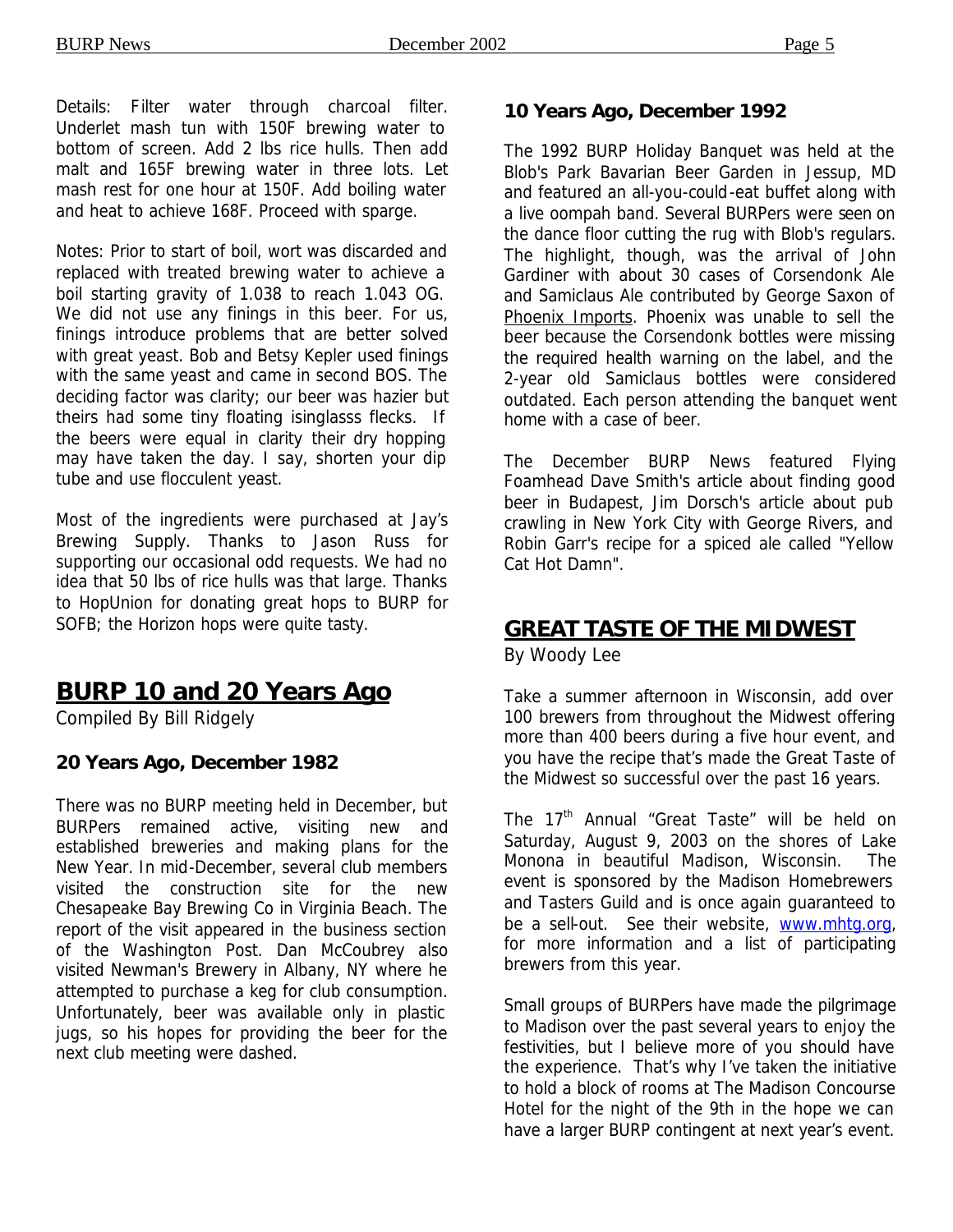Recognizing that the date conflicts with MASHOUT [unless t's shifted a week], I held just ten rooms. Now there are just six left…two in the Governors Club level [\$129 single, \$139 double]…and four in the Concourse level [\$109 single, \$119 double]. For more information about the hotel and levels of accommodation, go to www.concoursehotel.com. The hotel is also located within walking distance of Great Dane Brewing Company, Angelic Brewing Company, and the Essen Haus restaurant, where you'll find German beer, food, and music at its finest.

To make reservations, call the hotel directly at 800- 356-8293. Our rooms are being held in the name "BURP" (what else?). I've only held them for the night of the  $9<sup>th</sup>$ , so if you plan to come early or stay late, please make those arrangements separately with the hotel. Please let me know as you make reservations (dnwlee@comcast.net) so I can keep track of the rooms in case we need to put more on hold.

You'll also see by the MHTG website that tickets won't go on sale until May 1<sup>st</sup>. In April, I intend to contact the Guild and see if they'll be willing to guarantee a block of tickets for BURP, and if so I'll make arrangements to collect your money [likely to be just \$20 per person] and get the tickets for our group.

As for flight and travel arrangements, you're on your own. I'm sure most of you will want to travel independently to other brewpubs and breweries in the region [Chicago, Milwaukee, New Glarus, etc.), and that goes way beyond my capabilities as an amateur tour operator.

Questions? Send me an e-mail at the address above, or call me in the evenings at 703-354-9875.

# **? ? ? ? ? ? ? ?**  *RYDler*

Q: Who is James Boag? Where might you find one?

**? ? ? ? ? ? ? ?**



# **Notes from the Minister of Prosperity** *By Kathy Koch*

At the close of the year, it is time for a brief report summarizing BURP's finances. We began 2002 with a bank balance of \$13,200 and a cash reserve for raffle ticket sales of \$25. There were bills outstanding at that time for \$1179 that have now been paid. As reported earlier, our first big activity in 2002, SOFB, successfully encouraging the home brewing hobby with 400+ entries and ended with a slight financial gain for the club.

Other income over the course of the year consisted primarily of membership dues and raffle ticket sales. Depending on the month, dues amount to between \$125 and \$200 per month. Now that we've reduced the printing and mailing costs of the monthly newsletter with online delivery, our dues income is once again covering our administrative costs. These included membership, newsletter and treasurer supplies and minimal postage, printing, nametags and other administrative miscellaneous.

Raffle income ranged between \$175-275 per month for the nine months in which a raffle was conducted. This income covers meeting expenses, ribbons for competitions, paper goods and the purchased raffle prizes. Our raffle purchases have included some of the beers that are always popular, clothing items, trays, tap handles, grains and home brewing supplies and all manner of brewerania. Our members have donated many similar items.

Meeting expenses included beers for educational tastings, chair and/or table rental when necessary, paper goods and supplies for club competitions, contributions to the music expenses at the chili cookoff and real ale festival and the food, game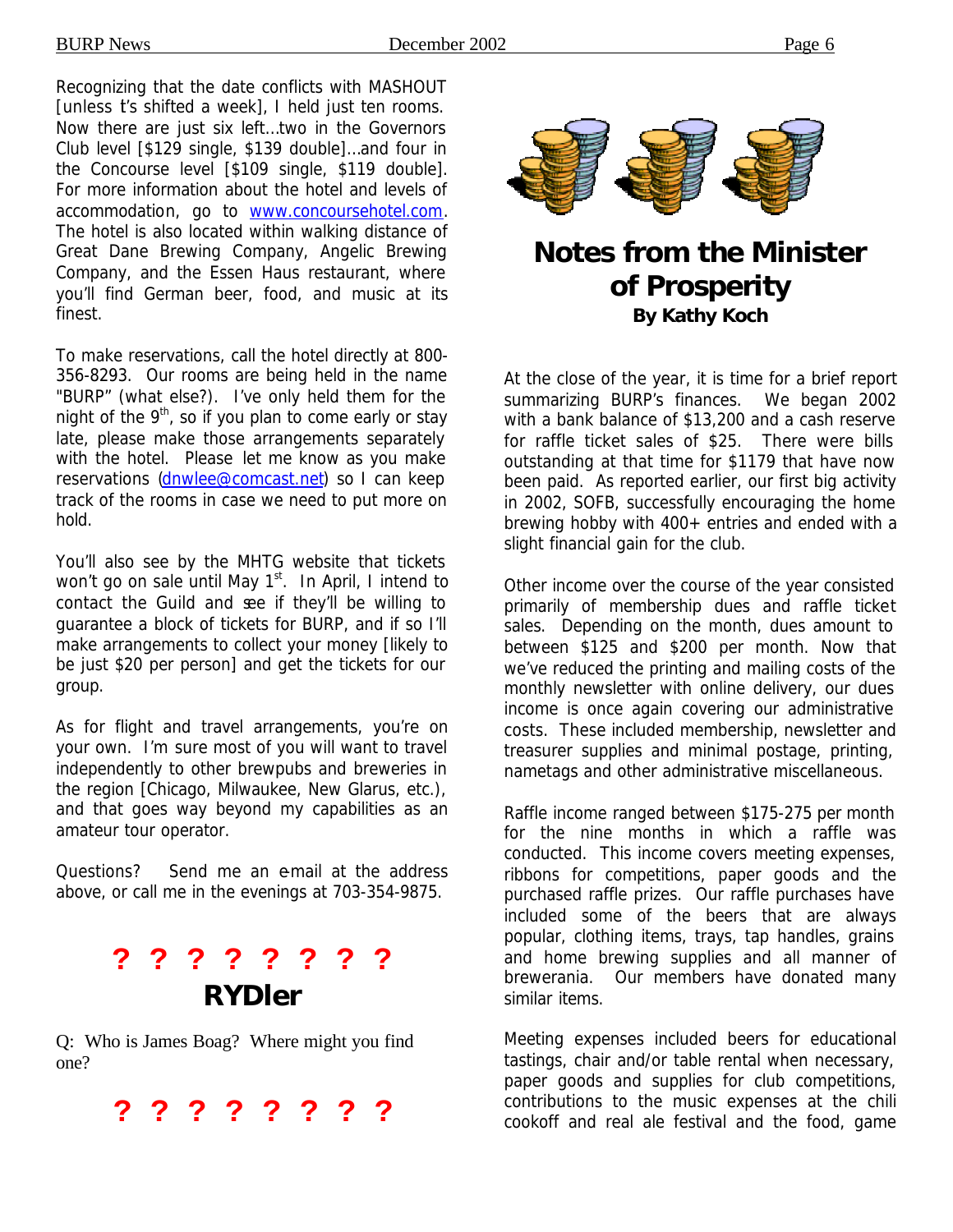prizes, commercial keg and port-o-pots at the Oktoberfest (Sept.) meeting. In another nonroutine expense this year, BURP paid for materials for the 20<sup>th</sup> Anniversary "big brew" which is now aging for future enjoyment. We have also prepaid a \$500 deposit for the meeting space for meeting space for the 2003 MCAB being conducted by BURP for the national home brewing community.

We conducted a well attended BJCP class, which required participants to pay a fee covering much of the cost of sample beers and photo copying. (Leftover beers went into the raffle) This resulted in a better informed membership and several newly qualified judges for the club.

Mashout was well attended this year and fees were adequate to allow us to finish slightly ahead of costs, in spite of a bit higher outlay for a wonderful band on Friday night. I am led to believe there are a some minor costs still outstanding, but these should not exceed what we took in.

All in all, we experienced a very active year, which brings us to the following accounting:

| <b>Bank Deposits</b> |     | \$13,192.00 |
|----------------------|-----|-------------|
| Cash on Hand         | S.  | 125.00      |
| Prepaid Deposit      | \$. | 500.00      |

Accounts Receivable Nov. and Dec. Dues Accounts Payable Remaining Mashout bills; Dec. meeting expenses

I am not aware of any large holdover bills similar to last year's. The first area of nonroutine expenses/income for the new year will be MCAB. A dedicated working group has already begun seeking sponsors and setting ticket prices for that event. Following closely behind will be SOFB. There of course, will be the usual expenses, raffles, dues, and incredible amounts of volunteer effort by our many members. The members are the key reason we are successful financially as we continue to support the home brewing hobby for new enthusiasts and the ever-improving veterans. I encourage everyone to get busy brewing and bring your ideas for club activities forward for the next year.

# **Foamy Pages**

(BURP Book Club)

Home Brewers/Beer Lovers have incredibly diverse backgrounds, experiences and a great variety of interests. We don't just sit around in front of the TV and drink yellow beer. I invite you to find this out for yourself. Come join your fellow BURP members for suds and words. Come learn something about your fellow Home Brewer/Beer Lover and maybe about yourself.

At each BURP meeting we will choose a book to be discussed at the next meeting. Subjects will only be limited by the imagination or desires of the group. We will get together from 1:00 to 1:30 of each meeting and exchange views, critiques, reviews, and personnel impressions of the monthly book.

First Meeting of the group is planned for the January meeting. The first book we will discuss is "Napa" by James Conway. All other books will be chosen at the conclusion of our gathering.

Let's put some BURP heads together both the cool, foamy kind and the warm friendly kind, and stimulate our minds as well as our palettes. Please e-mail Janet at DH2N3@aol.com or Betsy at betsy@burp.org so that we can determine interest.



**BURP Wanderings:**

*Craig Somers, Cyclemeister*

#### **Belgique Gourmande Dinner**

On Saturday, February 22, BURP has all of the Bistrot Belgique Gourmande reserved for the whole evening for a group dinner. There are forty seats available, and you must contact Craig Somers (301- 423-0380) or craigsbike@burp.org to reserve seats.